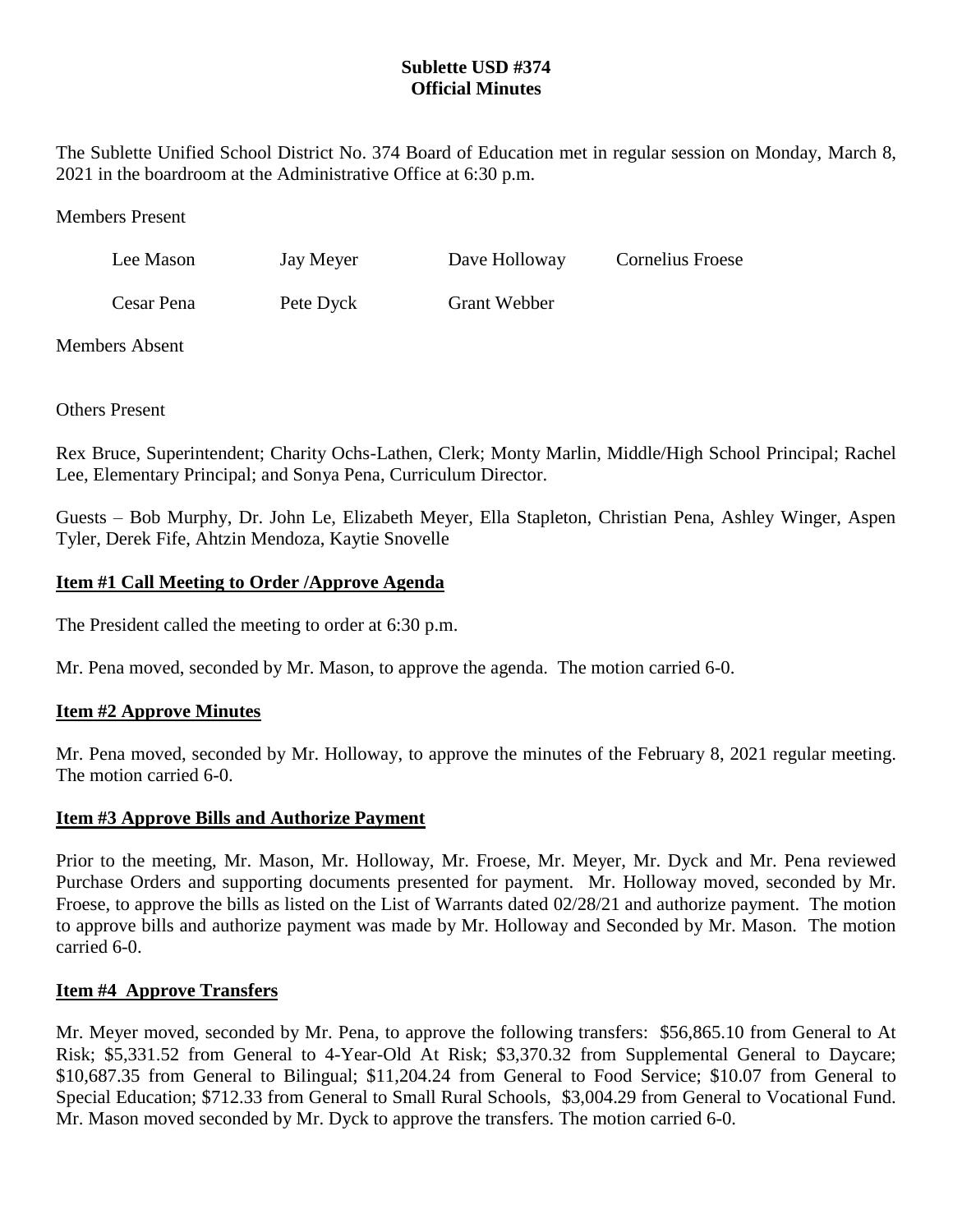Board Minutes Page 2 March 8, 2021

Mr. Webber entered the meeting at 6:35

## **Reports**

### Curriculum

Mrs. Pena reported there will be an In Service on March 22<sup>nd</sup>. It will be PLC for teachers to go over InquirEd, ADHD and Autism, Social Studies, Power School and Ideology along with Google Classroom and IReady Math. She is also uploading accreditation data and sending it to the accreditation team. There are five areas the state judges and we have to have 2-3 pieces submitted for each area. Growth has to be accomplished in each area to receive accreditation. The state has one month to look over submission and she will meet with them on April  $20<sup>th</sup>$ .

## Principals

Mrs. Lee reported that 8 Elementary students qualified for State Science Fair. It will done virtually. Parent Teacher Conferences concluded with 98% participation from parents. This included virtual and in person meetings. The school participated in Dr. Seuss week where they could dress up for different Dr. Seuss themed days. The faculty and staff could pay \$5 day or \$20 week to participate. The project raised \$320 to be used toward the Weekend Food Backpack Program.

Mr. Marlin reported a participation rate of 96% for Parent Teacher Conferences that were held virtually. He stated that they are hoping to hold an outdoor graduation in May. The time has not yet been determined. Spring Sports Number include 12 girls and 19 boys participating in MS Track; 9 girls and 18 boys for High School Track; 24 total participants for Softball combined with Satanta; 23 for Baseball and 7 for Golf. He brought with him Elizabeth Meyer, FFA/ VoAg Instructor. She brought two students who spoke about the program and events they are currently involved in doing.

#### Activities Director

Mr. Carter was not present. Mr. Marlin included activities in his report.

## SWPRSC/HPEC

Mr. Meyer reported on the SWPRSC Board meeting and stated there was no new business. Mr. Webber was unable to attend the HPEC meeting.

## Superintendent:

Mr. Bruce stated that it's been advised that our current mask policy will remain in effect for now. He shared that he had been looking into work study program for our district. It involves partnering with local businesses and industry in providing training and education to students interested in taking the work training path, instead of college, to help prepare them for their future. It would be integrated into their IPS and would be hands on study.

Mr. Bruce also introduced Dr. John Le, the new HS Science Teacher and head HS Football Coach along with Mr. Bob Murphy, new HS Principal.